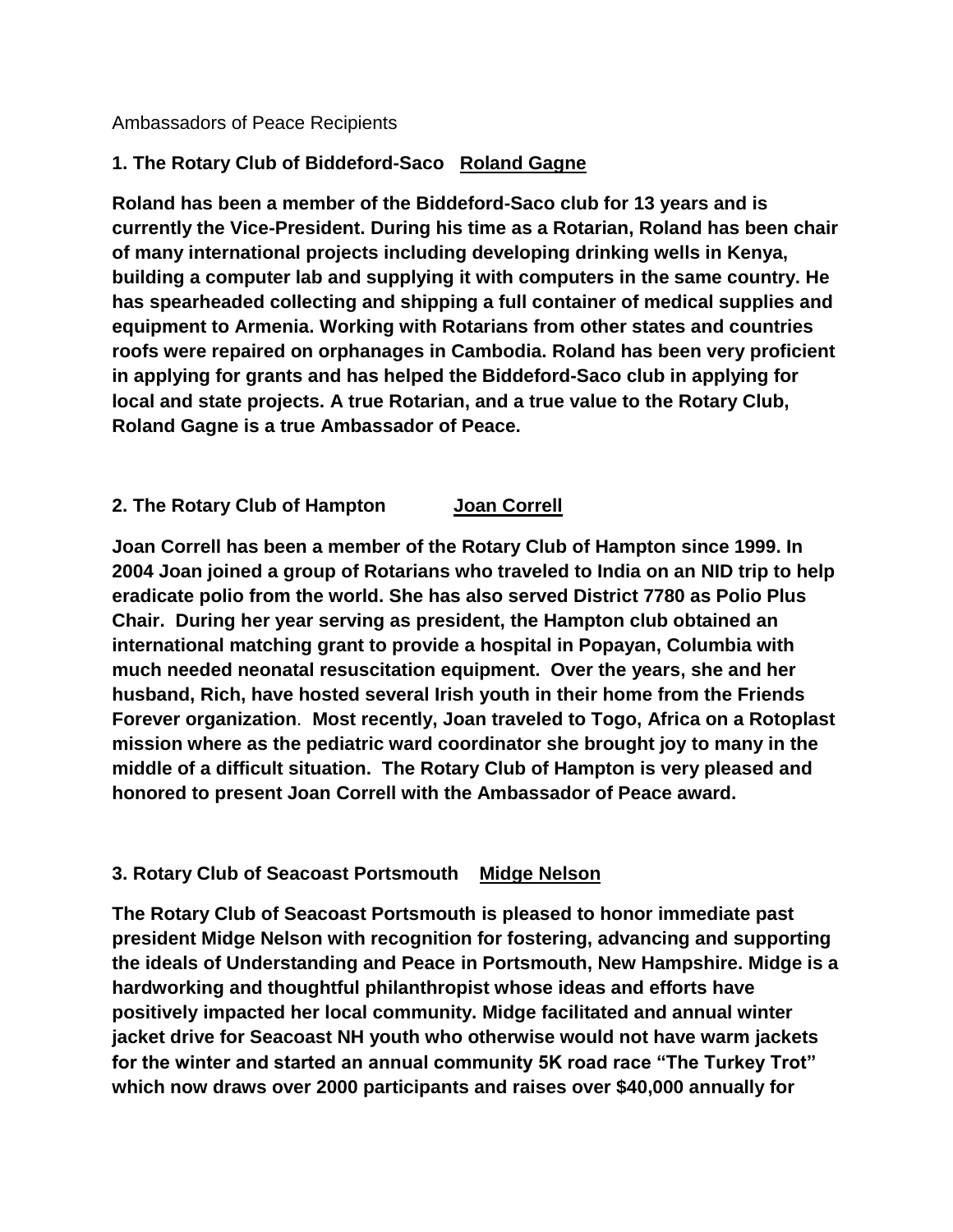**local charities. Midge is a role model to her community, her local Rotary club and district 7780 with her dedication to "service above self".**

### **4. Rotary Club of Wells Terry Hodskins**

**The Rotary Club of Well is honoring an individual the exemplifies the meaning of World Understanding and peace through her innovative ideas, dreams and follow through. Although there are many in the Wells club that would certainly fit into this award category, the choice of Terry Hodskins is made with confidence and pride. Terry spearheaded and founded the "wrap a smile" project that has now gone world wide from the club in Well. She has quilters from all over the US and Canada and other countries involved in making quilts and delivering them to various clinics where Rotarians and volunteers are performing surgeries for cleft palates. The joy to those receiving the quits is immeasurable.** 

# **5. The Rotary Club of Rochester Claire Bisaillon**

**Claire Bisaillon has been a member of the Rotary Club of Rochester for nearly 20 years. Claire was the first female President of the club in 1996 and has been the club secretary for about ten years. Claire has consistently attended the annual World Understanding and Peace dinners for ten years demonstrating her dedication to peace around the world. Claire is a Paul Harris Fellow +1 and also a benefactor. Claire participates in just about all of the club's committees, membership, bylaws, website, interact and clothing drive. She attends nearly every event, project and fundraiser especially the club's major project "Howie's Field of Dreams". Claire is a true ambassador of peace.**

# **6. The Rotary Club of Kennebunk Portside Ted Trainer and Don Curry**

**Ted Trainer is being honored for all of his lifelong efforts in supporting, promoting, education about/for polio eradication and promoting international understanding in his work and his personal life. While working for the Rotary Foundation in Evanston from 1989-1997, he helped establish the Polio Plus program through creating a new international public-private partnership to eradicate polio. He also promoted world peace and health in his work with the United Nations Children's Fund (UNICEF) working in both Japan and Pakistan on international health initiatives. Currently he serves in the district level position of PolioPlus chair and is passionate about advocating for support of polio**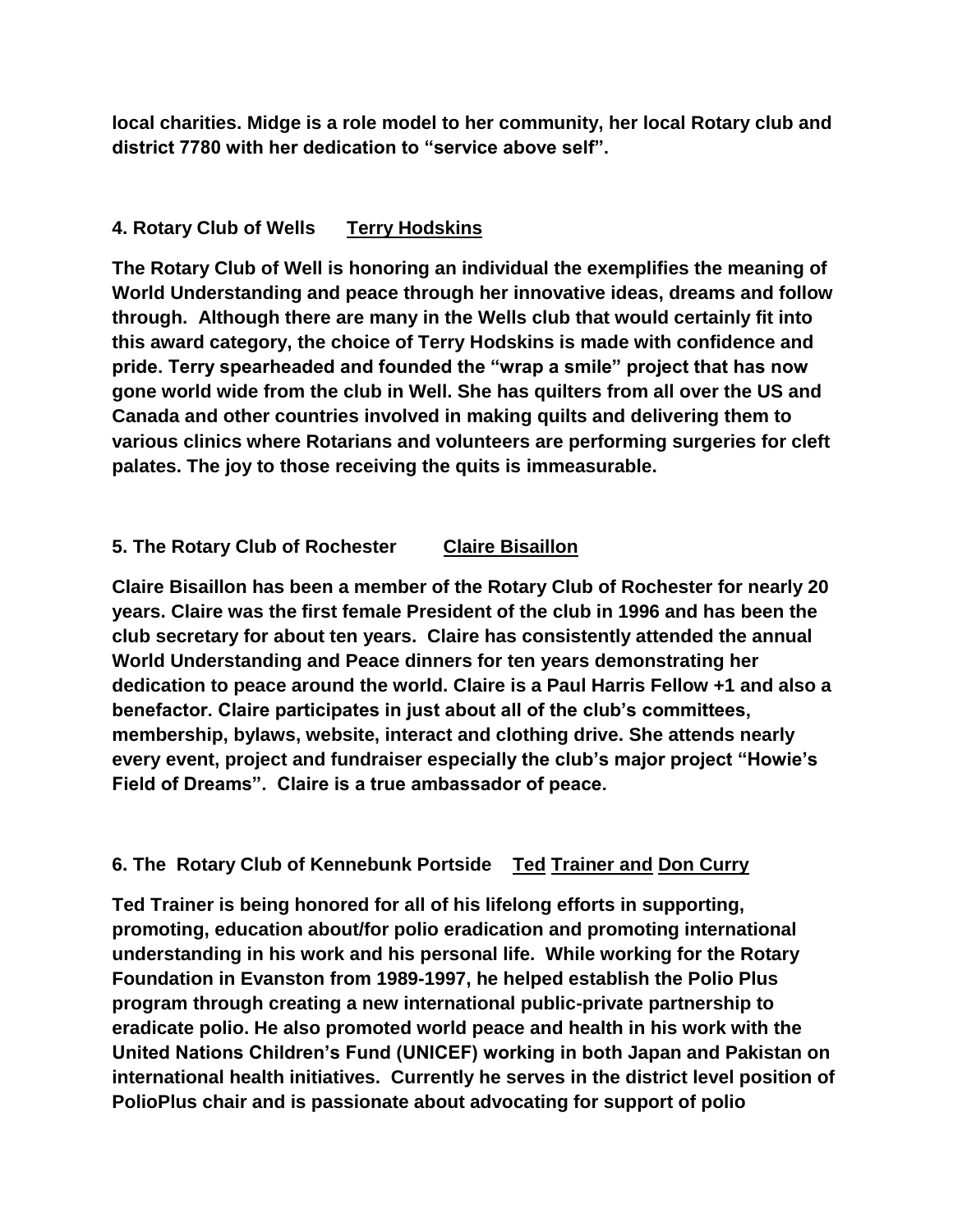**eradication in the district in a very diplomatic way. He has been a consistent contributor to the Rotary Foundation and is a multiple Paul Harris Fellow.**

**Don Curry is described as Mr. Rotary. He has traveled and continues to travel worldwide and when he does he promotes the vision and mission of Rotary Understanding and Peace. Don has attended at least three Rotary International Conferences on his own always returning to make presentations to our club the inspiring experience of spending time with Rotarians from all around the world. Don has repeatedly presented RI videos to our club describing Rotarian humanitarian projects to promote international understanding. He is a passionate supporter of Rotary wherever he goes and for years has supported the Rotary Foundation as a Sustaining Member and has received multiple Paul Harris Fellows. Don has gone to both Mississippi and Louisiana to work on disasterrebuilding projects that inspires our club and recently he spoke on his mission/journey to Mississippi. Don is the epitome of what this award stands for.** 

#### **7. The Rotary Club of Saco Bay Dennis Robillard**

**When I think of someone representing World Peace and Understanding, I think of someone stiving to bring goodwill, peace, and understanding to people in the world. I believe that Dennis Robillard represents that person. Dennis became a member of Saco Bay Rotary in November of 1990 and has since sponsored several Rotarians into the club. Sharing the Rotary experience with others is Dennis' way of sharing goodwill, peace, and understanding. Dennis always puts others first. Dennis demonstrates the 4-Way test in his life every day! When asked about Dennis, a fellow Rotarian said, "Dennis is the most kind, compassionate, nurturing, and understanding man I know." Dennis will do whatever it takes to help someone succeed. In 2005, Dennis traveled to Ecuador with other Rotarians in search for projects that would assist others in need. Helping others in need is Dennis' way of bringing a little peace into needy lives. Dennis exemplifies leadership. He has been the President of Saco Bay Rotary Club and has been involved in many community events. He has coached children in Little League teaching them about goodwill, understanding, and the morals of the 4-Way test. Dennis sat on the board of Caring Unlimited which deals with domestic violence in families. This was Dennis' way of bringing a little peace into a troubled family. Dennis was a strong force behind the Flag Raising ceremonies in Memorial Park in Old Orchard Beach this summer. Every day from May to September flags were raised in honor of Veterans. This is Dennis' way of bringing a little peace into the lives of those who have lost loved ones. Dennis brought Crutches for Africa into the forefront of the Saco Bay Rotary Club and continues to work diligently in the district to gather crutches, wheelchairs, and mobility devices. This is Dennis' way of bringing a little peace into lives that deserve the basic human right of mobility. This is just a list of a few groups in which Dennis has been involved. He accepts everyone as they are and believes in giving everyone a fair chance. If he sees a need either locally or overseas, he**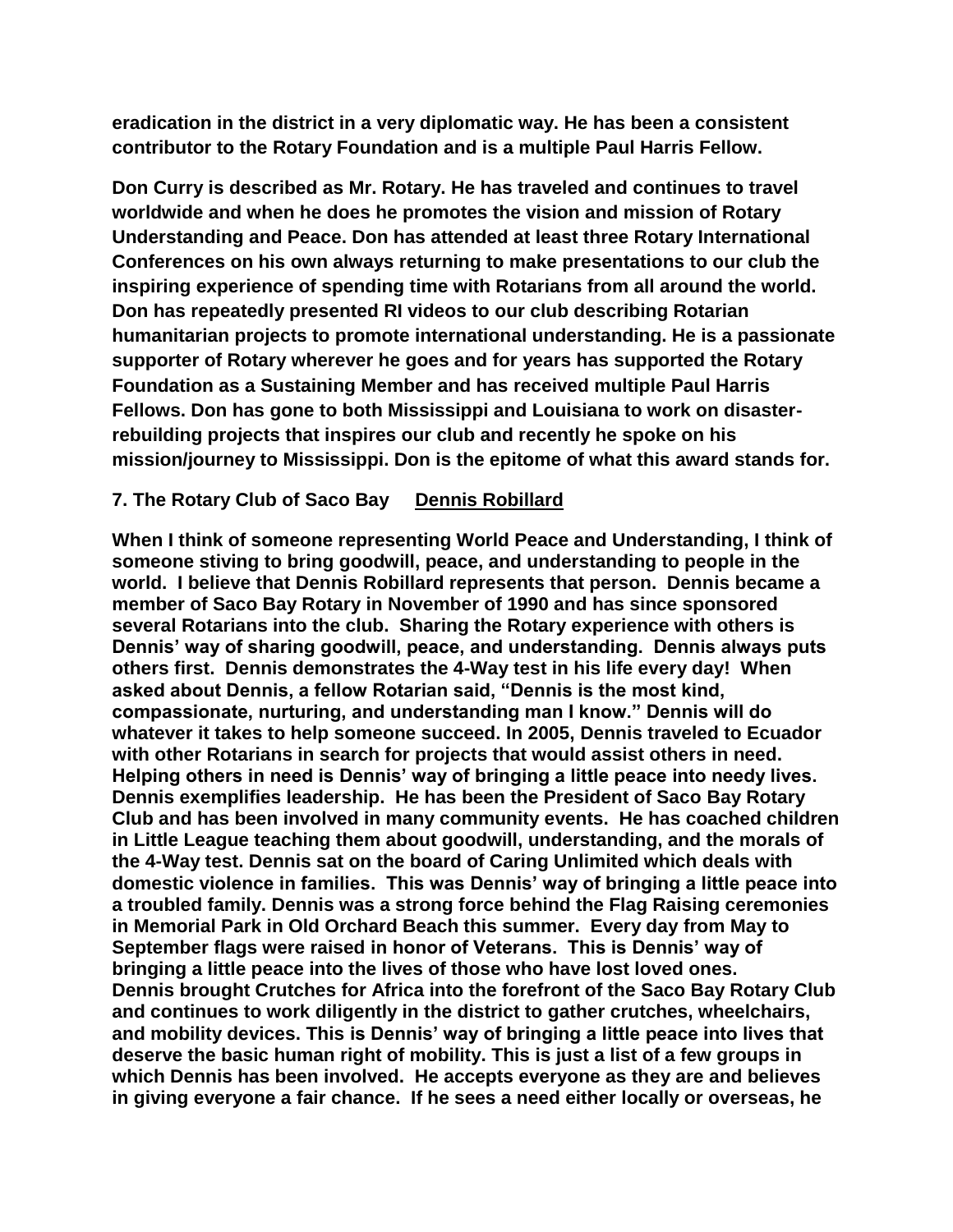**tries to find a way to help. Dennis sets a great example for us all in demonstrating goodwill, peace, and understanding!**

## **8.The Rotary Club of Fryeburg Area Mary Rennie and Richard Cote**

**The Rotary Club of Fryeburg Area is very pleased present Mary Rennie and Richard Cote as outstanding ambassadors of peace. Mary is the immediate past president of the club and during her year joined district 7780 on an NID to Nigeria. Mary remembers receiving the polio vaccine as a little girl and hearing stories about her Uncle John who had contracted polio. Mary believes parents in Nigeria fear the crippling disease just as her grandparents in our country did many years ago. For Mary, there was no better way to spend Thanksgiving 2010 then by spreading hope to the 10,480 children, five years old and under, that she and her team immunized during this trip. Mary personally immunized a little over 1800 children. Mary's team painted two classrooms and presented numerous bicycle wheelchairs to polio survivors who for the first time could have mobility and a bright future. Mary encouraged her club to participate in the purchase of these special wheelchairs manufactured by Nigerian Ayuba Gufwan, a polio survivor and fellow Rotarian. Mary donated a welder from her son's company to increase Ayuba's productivity. Mary's motto is "I am truly grateful for the opportunity to make a difference one person at a time". Mary is a true ambassador of peace.** 

**The second recipient from the Rotary Club of Fryeburg is Richard Cote. Richard was a state trooper for many years and since retiring has run the community recreation program and was responsible for starting, working on, and completing our "Fryeburg Field of Dreams" where the Rotary Community put a large roofed shelter on the property. Richard represents the values that make an impact on the local community in many different ways.** 

# **9. The Rotary Club of Oxford Hills Paul Thornfeldt**

**Paul Thornfeldt is described as one who exemplifies the World Understanding and Peace theme. Paul has hosted many GSE teams as well as being "Dad" to an exchange student. He also has helped the club with the exchange students weekend for several years. Paul is always willing to open his home and himself to share his knowledge and experiences provided by these people. He has made it possible for the members and families of our club to experience a new understand of people from around the world. The interaction Paul has fostered has created many longtime friendships and the opportunity for peaceful interaction and a knowledge of how the goals of world understanding and peace can be accomplished on a small but important scale. Without Paul's dedication**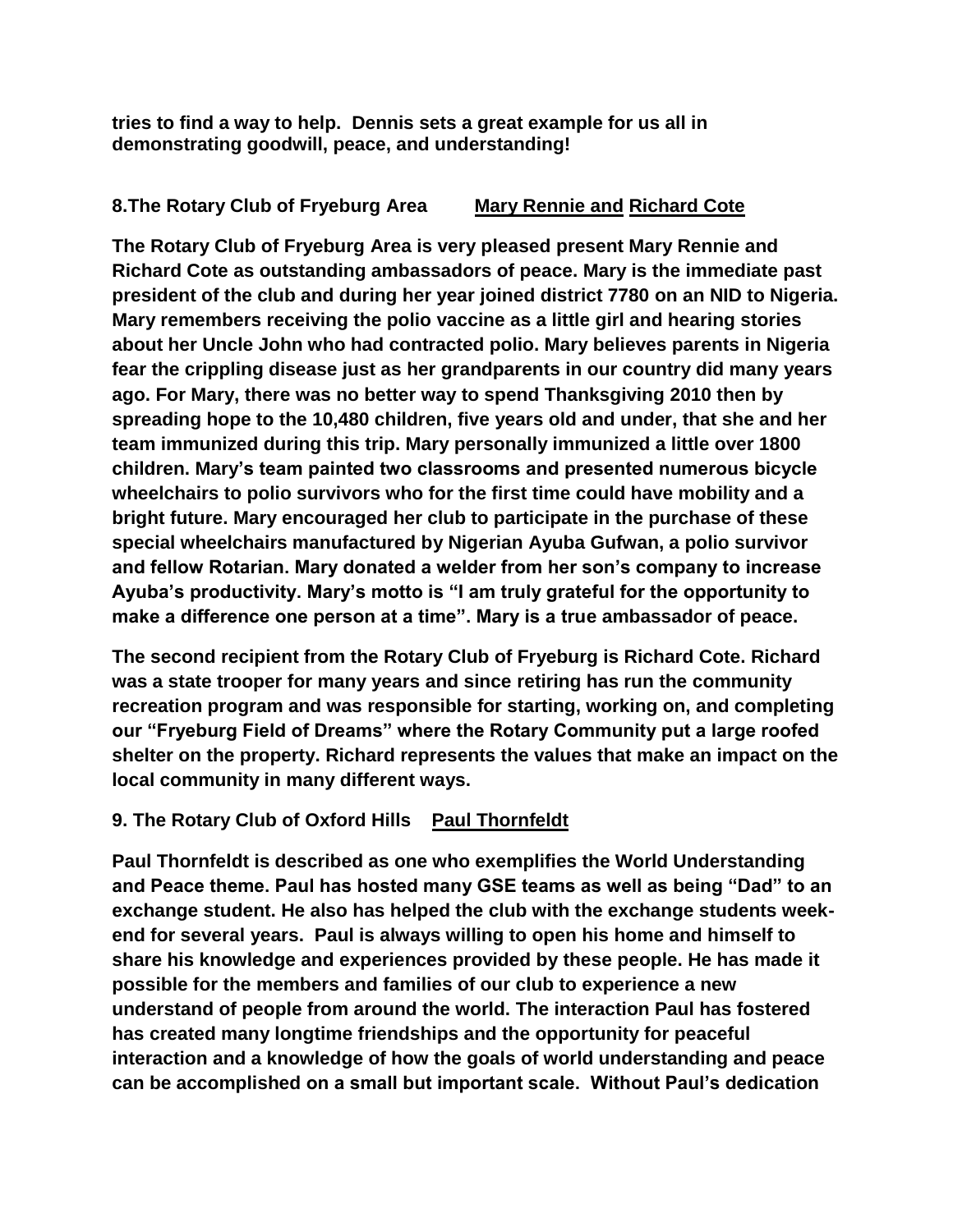**and help, the Oxford Hills club and area would be missing out on two of Rotary's best projects, GSE and Exchange Students.** 

# **10. The Rotary Club of Boothbay Region Seth Hedgcock**

**The Boothbay Region workforce is augmented by international workers each summer, who come here to work in our restaurants and the lodging industry. Seth Hedgcock realized that these workers had no means of transportation, yet needed to go to the supermarket, the post office, and in many cases, to commute to multiple jobs. In 2006, at Seth's urging, the Rotary Club put an ad in the paper asking for donations of used bicycles. Seth re-serviced the bikes and blew up the tires, and then distributed them to summer workers—with the proviso that the bikes would be returned at summer's end in order to be refurbished for the next year. Each summer since then, the project has grown. This past year the club had over 100 bikes on the road, all with a "Rotary License Plate" including Seth's home phone in case the rider had a breakdown or otherwise needed help. The Rotary Bike Program has become part of the fabric of the Boothbay Region, supported by major employers and recognizing a previously invisible segment of our community. Every year Seth mobilizes club members and his neighbors to refurbish bikes. This has brought new members to our club; people who started out helping Seth repair bikes, and who were drawn into Rotary itself. Seth has become known as the "bike man" both around town and especially to several hundred summer workers whose lives he has directly changed.**

### **11. The Rotary Club of Sanford-Springvale Richard Bergeron**

**Richard "Dick" Bergeron is being recognized for his commitment to peace between people and nations. Dick is the owner of Bergeron's Shoes, a Sanford institution, and has been in the shoe business since 1971. He joined Rotary in 1983 and has served on the Board and is a Past President. He is a much-beloved figure in our club. In 2008, during his presidential year, he went on a two-week trip to India with Elias Thomas, two other members of our club, and a team of other Rotarians from all over the world. He helped with a hands-on renovation project in a very poor Muslim village and participated in an NID. Celebrating his Franco-American heritage, he also led several stirring renditions of Alouette, which left more than just a few of his Indian hosts scratching their heads. Dick is a multiple Paul Harris Fellow and a supporter of Polio Plus. During his stint in the Army he served as a chaplain's assistant, an experience that contributed to his often-expressed feelings that people ought to be more ecumenical in celebrating their religious beliefs that we are all really so much alike , and that conflict**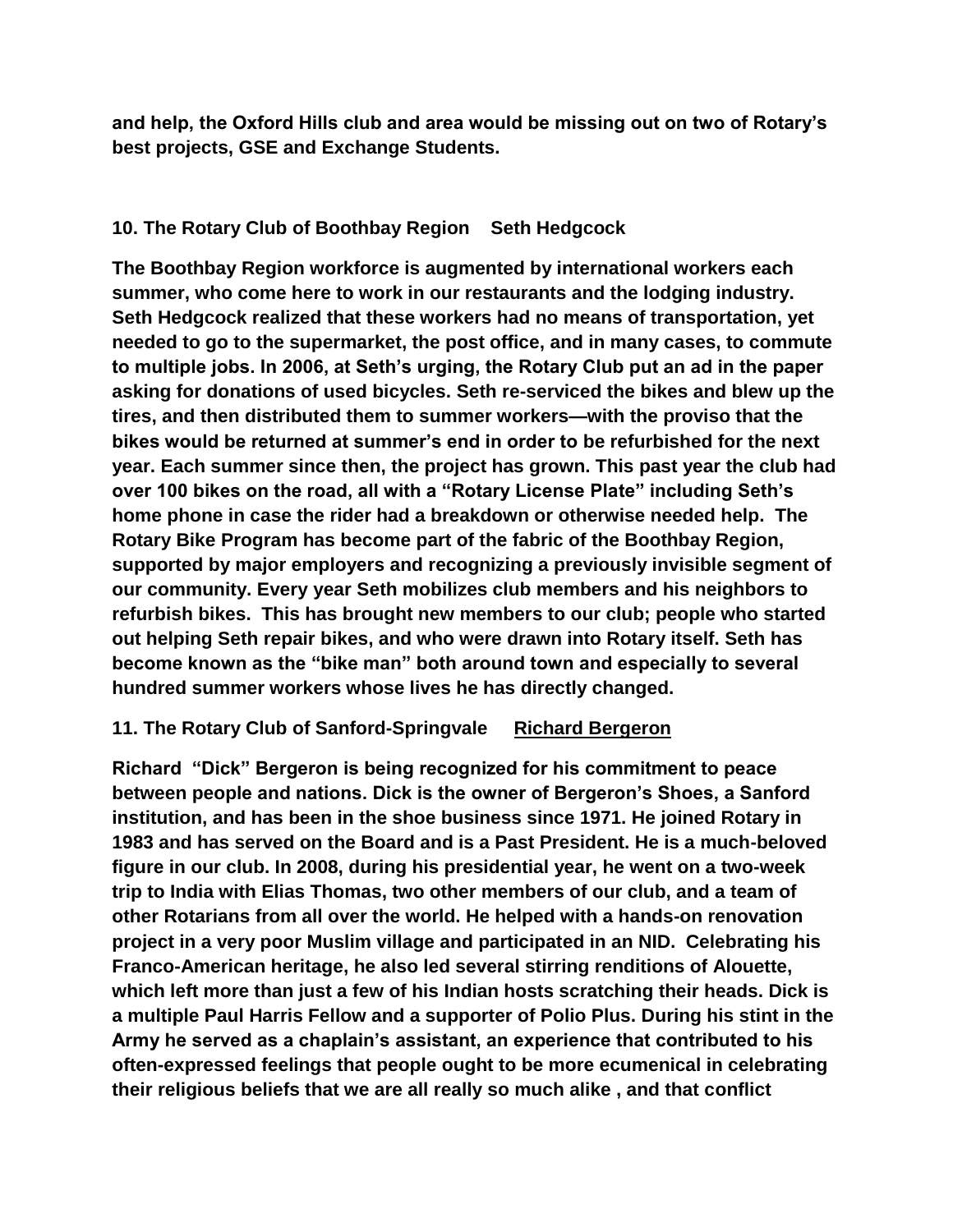**between and among peoples makes no sense. He is a person who sincerely and devoutly believes in the idea of peace, and the members of the Sanford-Springvale Rotary Club know that Dick is most deserving of this honor.** 

### **12. The Rotary Club of Brunswick Coastal John Woollacott**

**John Woollacott has been a Rotarian for 32 continuous years of service. John has been involved with two South Africa HIV/AIDS hospices for St. Mary's Hospital in Marianhill and Graytown, Jabulani orphanage, and a assisted with as a field case worker for supplies and training. He also assisted with a playground for hospitalized children. In addition, wells were also dug to provide clean water. John has hosted Chechen parliamentarians and assisted the Grozy Rotary Club in the Chechen Republic. John has worked with food relief for the Somalian refugees in Kenya, a critical need for the people in need. In addition to the above, John has worked on multiple homeless projects and homeless students educational needs. He has been involved in student exchanges, GSE, and Friends Forever. The Rotary Club of Brunswick Coastal is very pleased to honor John Woollacott as an ambassador of Peace.** 

# **13. The Rotary Club of Bethel Mike Stevens**

**Mike Stevens is one of those people who do so many things so automatically, without fanfare, you might not notice until you step back. Mike is involved in almost every fund raising project the club has. The skate board park needed more funding so Mike created a fundraiser and cooked hamburgers all day to take care of the need. A local restaurant had an idea for a scholarship fund raiser and Mike took on the project and coordinated all aspects of it and worked at the fund raiser. When our beer and wine tasting fund raiser was threatened with cancellation because the previous coordinator was no longer a Rotarian, he took on that project to make sure it was a success. He is very active in the club yard sale and auction, both in picking up items and working during the sale. Mike can also be found flipping pancakes twice a year at our pancake breakfast. Mike is a great advocate for the youth and elderly alike. He volunteers at the senior luncheon, serving meals to the elderly population of Bethel. For many years he has been "Santa" coming up Main St. to kick off the Christmas season with the lighting of the Rotary Christmas Tree. Mike is our RYLA coordinator, encouraging and accepting applications and is an advocate to the Rotary board, encouraging extra funding when needed so more applicants can attend. Mike also encourages all of his family to participate in Rotary activities and projects. Mike's**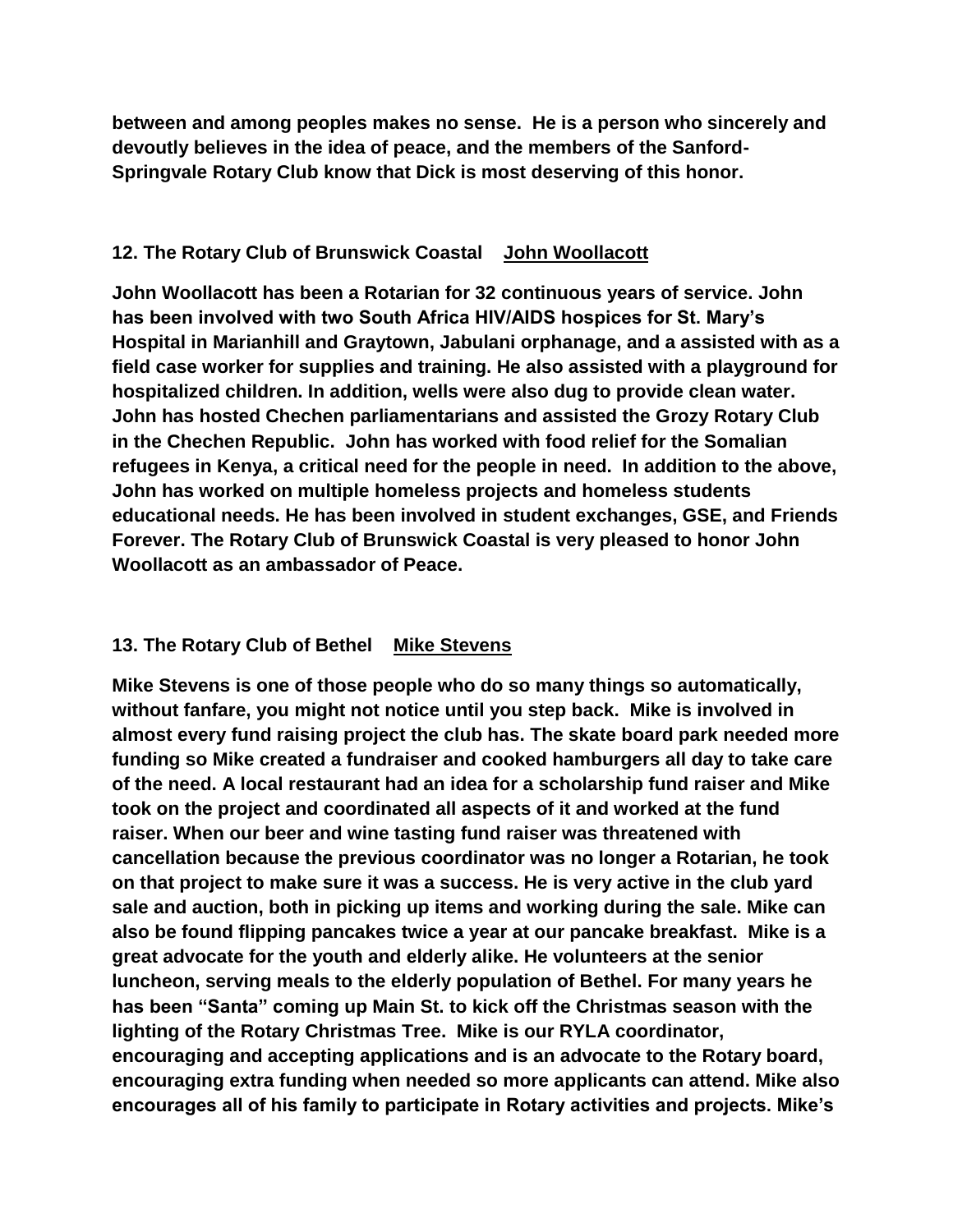**biggest achievement (which totally goes unnoticed by most) is setting up the club as a 501C3 and acting as legal advisor when necessary. Most of all, Mike demonstrates his strong commitment to his beliefs despite being in the minority as he roots for his Yankees and Giants in Red Sox/ Patriots country.** 

### **14. The Rotary Club of Brunswick Susan Chadima**

**Susan Chadima has been a Rotarian for many years and is the immediate past president of the club. Susan exemplifies "Service above Self". Susan has done many different projects around the world. She has been going to Honduras and El Salvador every year since the 1990's doing construction projects and incorporating her skills as a veterinarian with Veterinary Expertise. In 2006, while attending a meeting in Minneapolis, became interested in a project in Afghanistan which provides services to the Afghanistan Veterinary College which had been shut down during the Taliban Reign. Susan met with the project direct, Dr. David Sherman and Susan discussed the opportunity of going to Afghanistan and help teach clinical skills in their Teaching Hospital. She has made 8 trips to Afghanistan to do 3 weeks of teaching. In addition to teaching on these trips, Susan also helped supervise the construction of the AVA Kabul Veterinary Teaching Clinic. In 2008-09, Susan spent 8 ½ months over three separate trips working with the AVA. Susan has made a major presence in Afghanistan by being in a profession that is usually only done by males and she has been allowed to meet the women and children of the villages. Females are never allowed in the front room of the homes and would never meet a female member of a family under any circumstances but Susan has had the opportunity to see behind the curtain and give the women and children a view of a successful American woman and a role model to many. It is an honor for the Rotary Club of Brunswick to name Susan Chadima an ambassador of peace for her profound commitment to the people of Afghanistan and other areas of the world.** 

### **15. The Rotary Club of York Dr. Stephen Jendzejec**

**Dr. Steve Jendzejec has spread Understanding and Peace throughout the world by the many projects he has initiated which help those in need. One such project, in conjuction with Accra East Club of Ghana, resulted in two \$25,000 matching**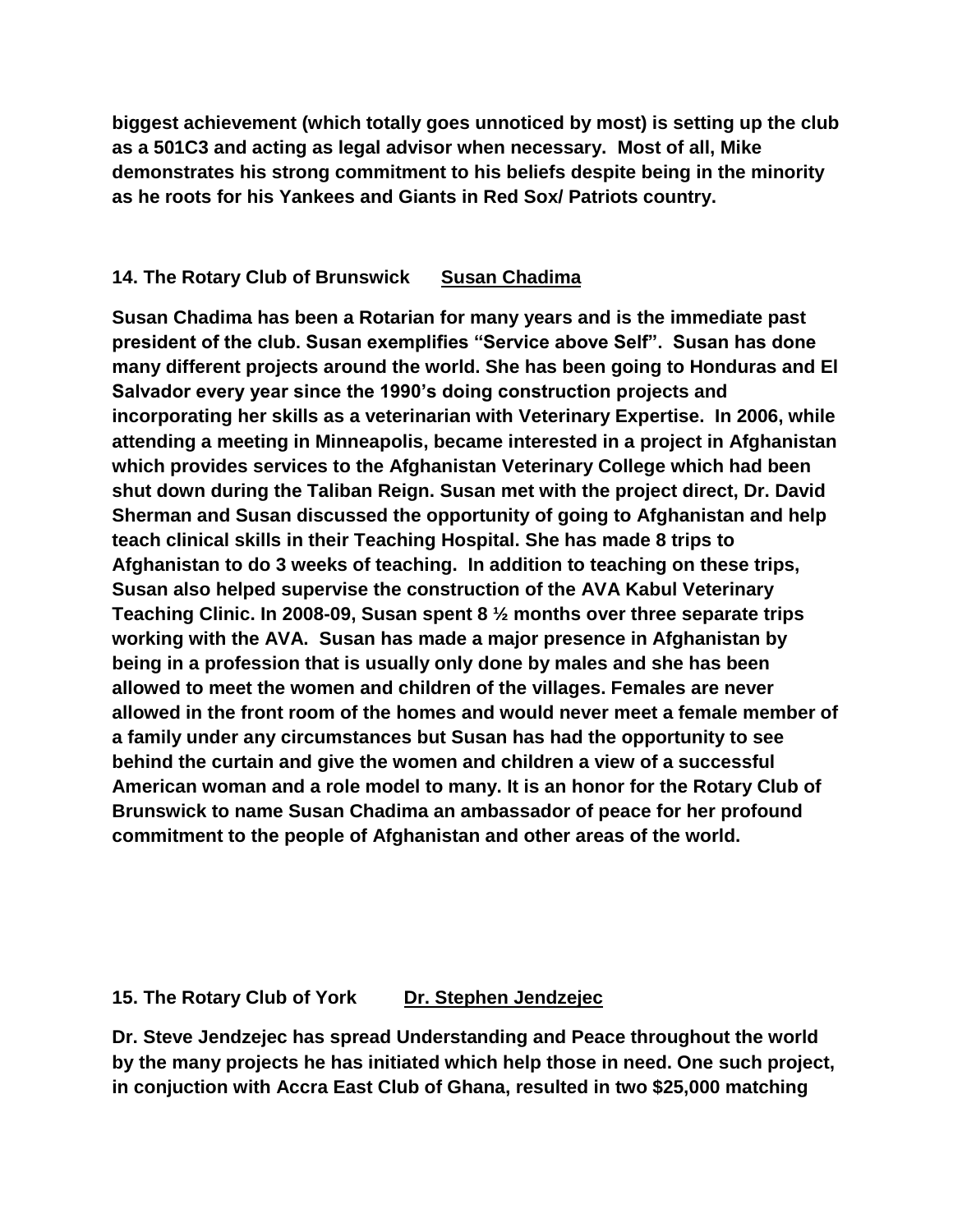**grants. Eight water wells were drilled in romote villages bringing clean drinking water to over 14,000 people. Just imagine an African mother with a sick baby being able to quench her child's thirst with clean water. Another catastrophic even called for help and Steve was one of the first in our club to take action. He contacted Life and Hope in Haiti and learned that generators were needed. This lead to the Rotary Club of York donating a \$9000 generator to help power a school. Students from this school plan to come to our club to explain how much this generator meant to them and how it helped change their lives. Steve has also been involved in hosting the club's first international exchange student and then two additional students. He has also hosted 3 GSE team members and initiated the club's relationship with Friends Forever. Steve Jendzejec has helped so many people internationally who will never even know his name. He does it because he cares and believes in the principles of Rotary. Thank you Steve for all of your great work, you make us all proud to be Rotarians.** 

# **16. The Rotary Club of Portland Drs. Elizabeth and Roger Fagan and George Crockett**

**Liz and Roger Fagan are a special Rotarian couple. Under their direction, the Paul Harris Fellows and the Rotary Club of Portland began a program named Hearts for Hearing in the Dominican Republic in 2002 to meet the needs of the high number of hard of hearing in that country. Dr. Roger Fagen is an audiologist and Dr. Liz Fagan is a speech-language pathologist. Drs. Fagan have written and received 5 Rotary International Major Matching grants and have provided better hearing and speech for more than 1200 patients in 14 mission trips to the Dominican Republic. Hearts for Hearing is an annual, sustainable project caring for Dominican and Haitian children and adults in schools for the deaf in Santiago, Santo Domingo, and Puerta Plata and in a hospital in La Roman. In addition to providing diagnostic assessment, hearing aids and speech therapy materials, Hearts for Hearing dispenses solar chargers to charge the hearing aid batteries to insure the continuous use of the hearing aids without the need to buy batteries or access electricity. Each patient receives enough supplies for 4 years of battery support. Understanding our world often starts with hearing our fellow man.** 

**On the NBC Today show they say, "Where in the world is Matt Lauer?" At the Rotary Club of Portland they say "Where in the world is George!" George Crockett has been on 10 international service missions for Rotary and 2 for Earthwatch. These trips have taken him to Honduras, Bolivia, Ethiopia, Uganda, Mali, Dominican Republic, Ecuador, and Namibia. He has shared his adventures with Rotarians from over 15 states. He has served on 6 polio inoculation**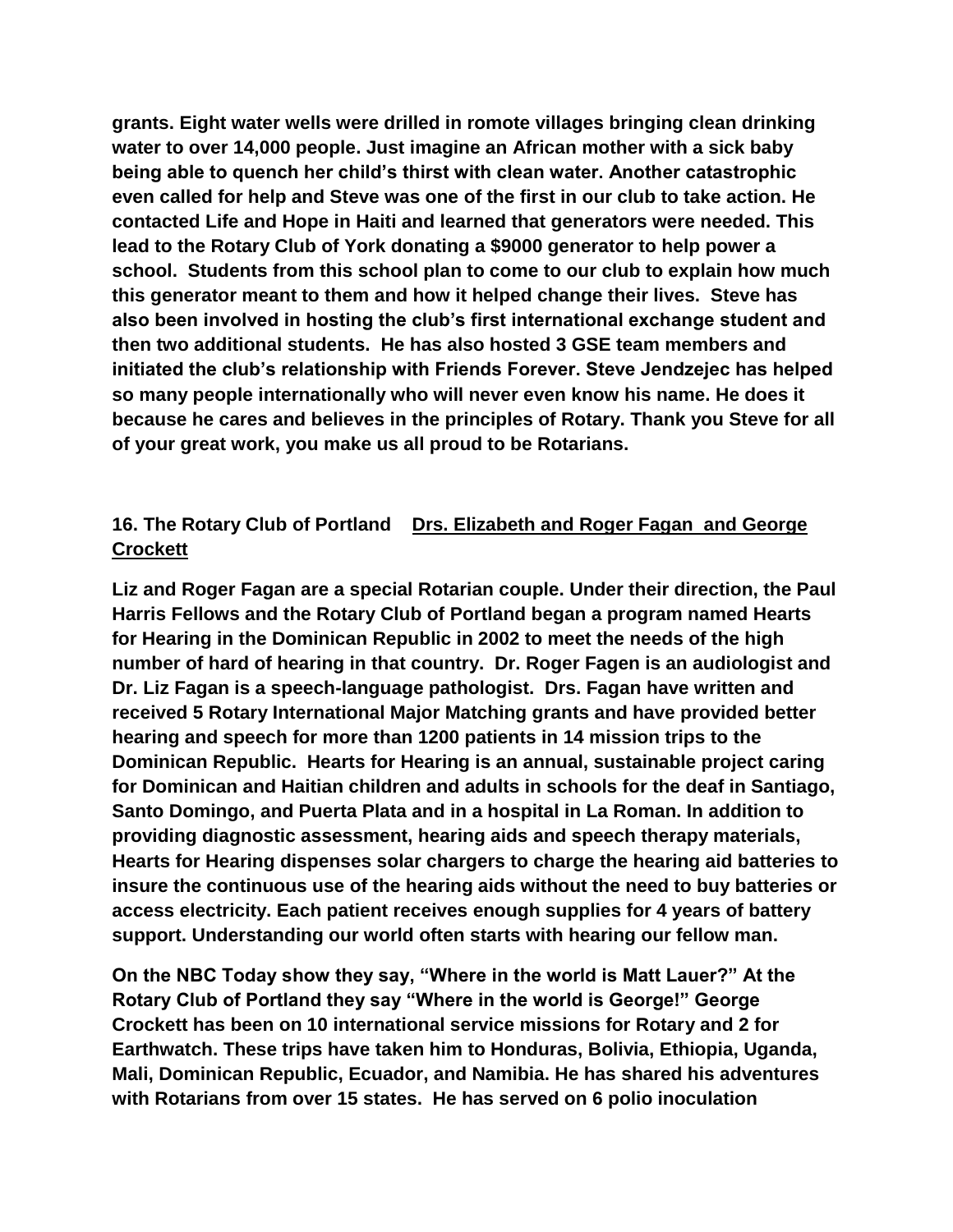**missions, 2 bio-sand water filter field trips and most reently returned from the Portland Rotary Club's Hands project which provided and fitted many donated hand replacement prosthetic devices for injured and amputated Dominican Republic citizens. On this trip he also distributed many solar powered lanterns to village homes that no electricity. When asked why, he will tell you each trip adds to his own understanding of the world and the world's understanding of us. But even more important is the compensation….the reward of seeing smiles on the recipients' faces.** 

## **17. The Rotary Club of Bath Mike Baribeau**

**Mike Baribeau has contributed in many ways to Understanding and peace. Mike is a two time club president most recently last year when he increased club support for both the Rotary Foundation and Polio Plus. This year mike became a Rotary Foundation Benefactor through a provision in his estate and he is a multiple Paul Harris Fellow. Mike is the supervisor/leader of the Bath Vocational House Building Project which builds a house yearly. Mike cares about people, including the disadvantaged. He recently returned from participating as a Volunteer at the Winter Special Olympics, a cause he has actively supported through hard work for many years and continues to service on the Board of the Maine Special Olympics. Mike is a true advocate to spread understanding and peace.** 

# **18. The Rotary Club of Casco Bay Sunrise Dianne Procida**

**Being a Rotarian is just one of the many avenues of service Dianne has chosen. Dianne is very active with the Female Samaritan Association. She is also active with her church's commitment to the Wayside Soup Kitchen, and serves meals to families on a regular basis. In her spare time, she is on the board of Port Resources, a provider of resources for folks with developmental disabilities, and chairs the charity committee for the Italian Heritage Center. What makes Dianne so special is that she quietly serves in these roles without fanfare. We are honored to count her among our club's ranks. Her commitment to service above self makes her a true example of Rotary.**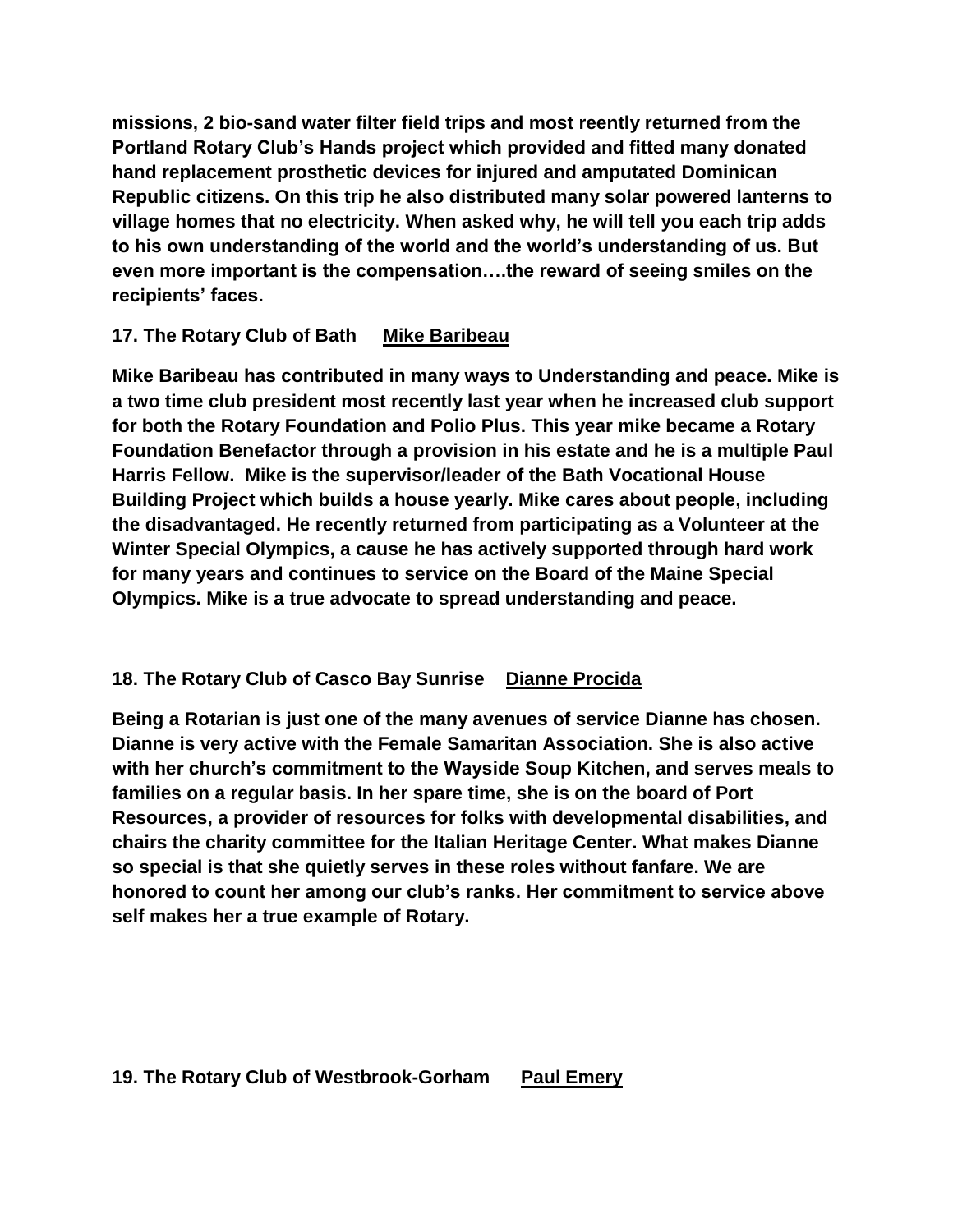**Paul is a past president of the Rotary Club of Westbrook-Gorham. Paul has been instrumental in organizing the Maine Chapter of the Gift of Life program. When Paul presented the project to his club several months back, they all saw this as a great opportunity to be able to participate in something much greater than them. They could touch the lives of children around the world. Deeper down, they knew it was not just touching lives, but actually saving lives of children from around the globe. Paul, while involving other Rotarians, has given dozens of hours of his time to bring this cause to his club and others. From his visits with the staff of the Maine Pediatric Cardiac Foundation at Maine Medical Center, to his trips to Boston in organizing this Maine entity, it is so very appropriate at this time that we recognize him for his great efforts. The Rotarians of our state may revel in the knowledge of the help they will be providing to those so much in need. Paul, thank you for your thoughts, kindness, efforts, and diligence in bringing the Maine Chapter of the Gift of Life to our club and to the other clubs in the State of Maine.** 

#### 20. The Rotary Club of Kittery Pam Gray

**Whenever there is a need to be filled, Kittery's Pam Gray is right there to step in. When we needed someone to coordinate our every other month blood drive a couple of year's ago Pam jumped right in and has been doing it since. Usually she is the first one there and the last one to leave-and even manages to donate a pint in the process. When a friend of hers needed help with medical bills brought on by a serious illness, Pam joined with a group of people to organize a blockbuster fundraiser, inviting club members and community leaders to help meet a great need. They sold over 400 tickets to the event garnered dozens of silent auction items, and ended up raising thousands of dollars to help pay some burdensome bills. Through her network of friends and colleagues in the real estate industry, Pam motivates our club, our leaders, and the larger community to take on projects and meet needs people face every day. Pam Gray truly embodies "service above self" and moves us all toward a world of peace and understanding.** 

#### **21. The Rotary Club of Exeter Marilyn Kellogg**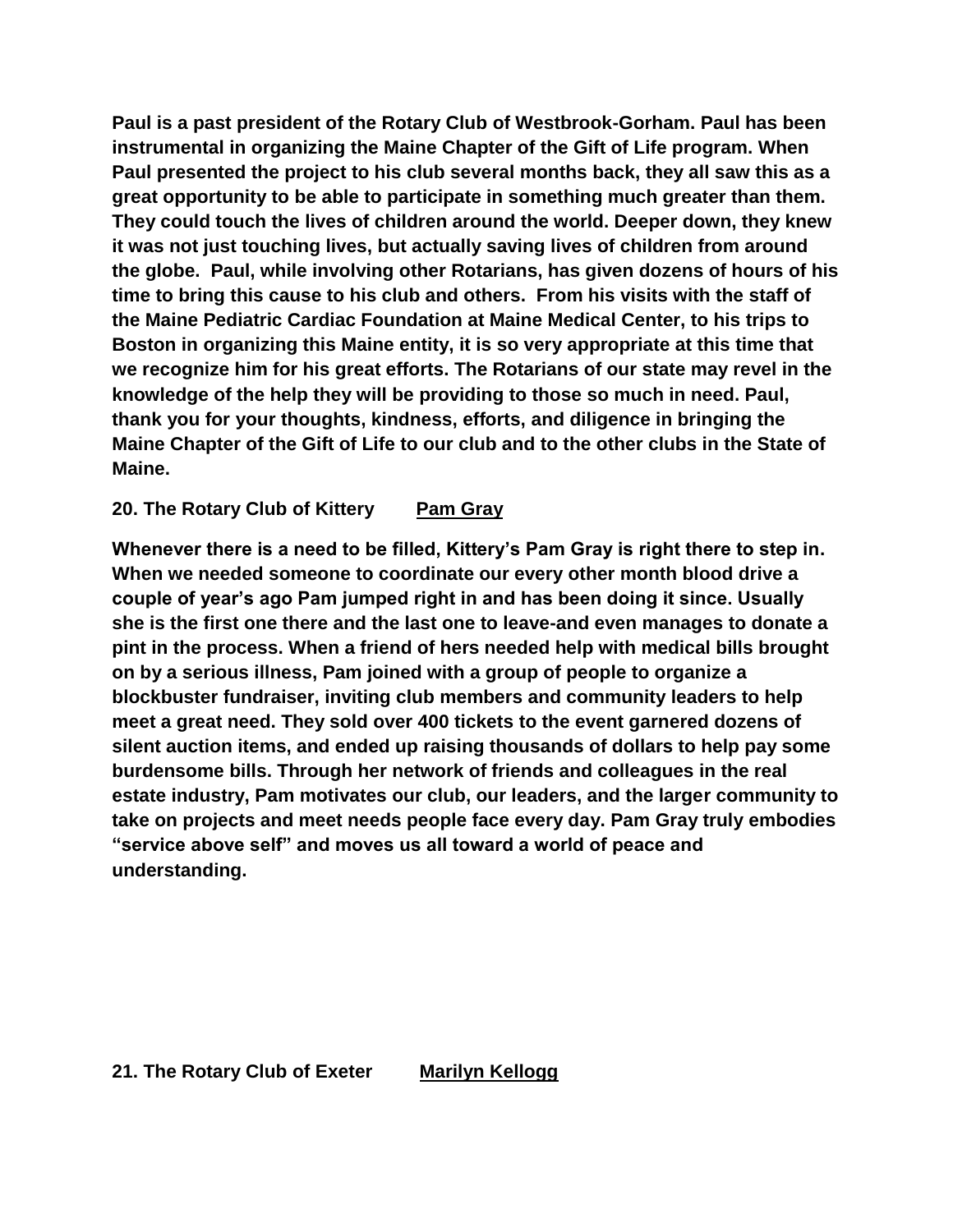**Marilyn's commitment and focus to world peace and diversity has been exemplary through out her career and membership with the Exeter Rotary club. Marilyn is the Founder-Director of the With Open Minds non-profit organization and diversity camps. This program is a multicultural leadership project for young students from Sudan, Somalia, Nigeria, Liberia, Ivory Coast, Congo Republic, Rwanda, Burundi, Tanzania, Albania, Bosnia, Canada, Japan, Ecuador, Cherokee Nation, Korea, Puerto Rico, and other countries all over the world. Her world peace programs inspire youths from all different cultures to become future leaders in their multicultural world by teaching ways to not only honor, but embrace each other's diversity. The organization's mission also is to foster in all a spirit of understanding, peace and harmony that works towards reducing prejudice and mistrust to prevent acts of hate and violence. Through music, creative arts, lessons about customs, games and sports students are able to discover possibilities of how their world can be inspired to work towards creating a caring, respectful society that creates unity and promotes diversity. Marilyn, through her actions and commitment, demonstrates what it is to be a true peacemaker. By awarding the peacemaker award to Marilyn is a way that we as Albert Schweitzer has so appropriately stated "We will never permit the voice of humanity within us to be silenced".**

#### **22. The Rotary Club of Yarmouth Carolyn Johnson**

**Carolyn Johnson is well known to many of you already. She is currently the District Governor Nominee and New Generations coordinator. Carolyn has been an invaluable asset to the Rotary Club of Yarmouth, that means to RI as well, because it's all of the small clubs and the individuals in them that create the strength that is Rotary. Carolyn is most noted for her amazing efforts for the people of Guatemala. She started with a matching grant application in her home club and raised well over \$100,000 towards her literacy work in building libraries and teaching teachers how to teach reading. Beyond that, she has displayed a remarkable willingness to steip up to the plate every time there is a small need with the club and for that Rotary is very grateful.** 

### **23. The Rotary Club of Bridgton-Lake Region Mody Botros**

**Mody Botros is past president of the Rotary Club of Bridgton-Lake Region and is being honored for fostering, advancing or supporting the ideals of Understanding and Peace both locally and internationally. Mody is from Egypt and immigrated to the United States as a young man and worked extremely hard to make a living and home in this country. As a single father and business owner he still manages to give of his time to give back and raise awareness of other cultures, which promotes understanding and peace. At present Mody volunteers his time at the**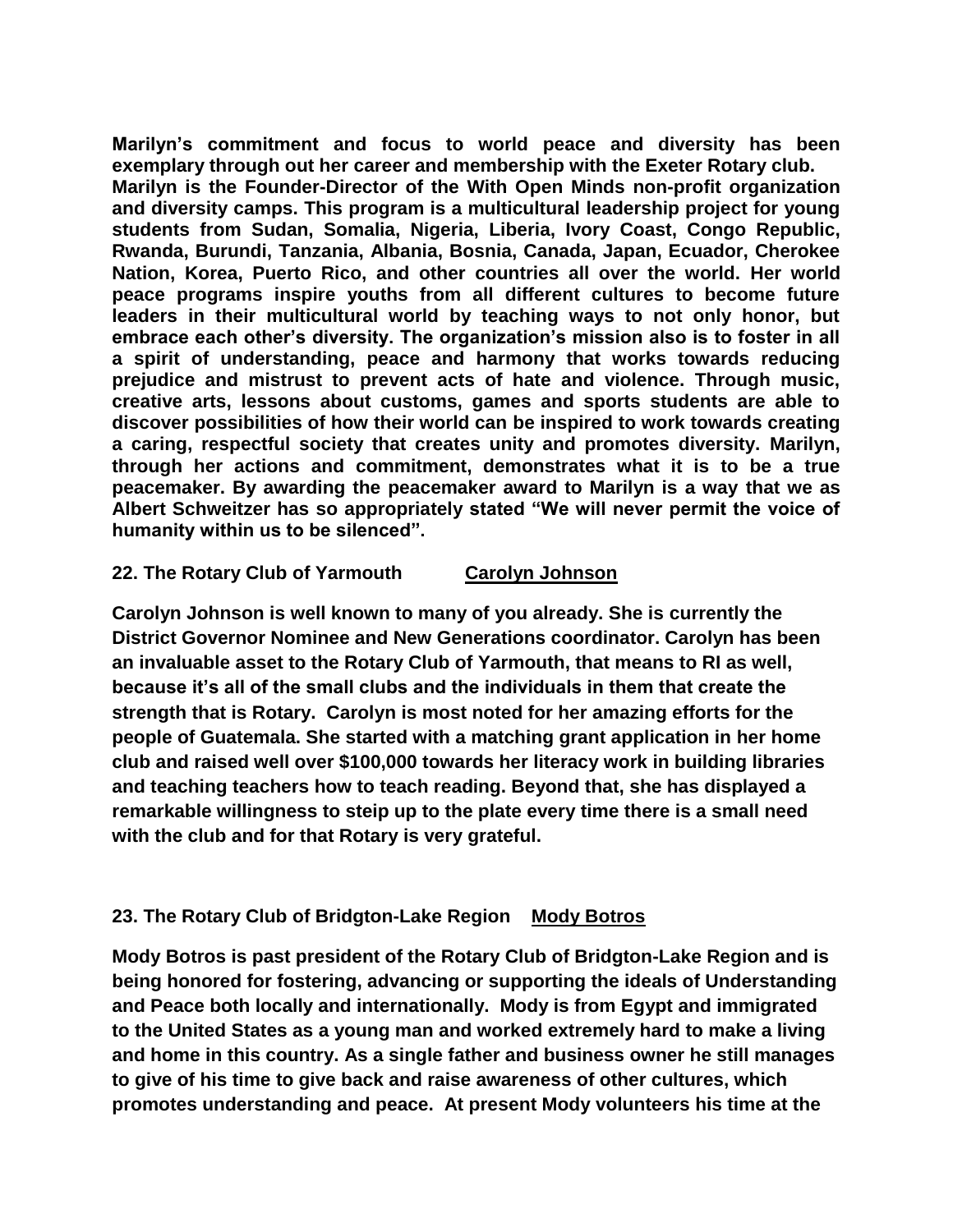**middle school and high school by spending a day with the students for four periods of Social Studies or History. He talks about Egypt; the culture, religions and history. He also gets requests to come and speak at school districts in Scarborough and Portland. In the past Mody has also coordinated "The Community Cultural Celebration" whose mission is to promote understanding of worldwide cultures on a personal level. It is a day ful of fun, music dancing and food from around the world.** 

### **24. The Rotary Club of Dover Phil Rinaldi**

**Phil Rinaldi has been active with the Rotary Club of Dover since 1984, with perfect attendance for the full 28 years. He served as club president in 1991 and as club secretary for 15 years and served 3 times as district secretary. Phil was also one of the first to co-chair the Rotary Youth Leadership Awards conference for the district and served as on RYLA chairperson for over 7 years. He volunteered for Rotoplast to Cumana, Venezuela in 2002 asn was Rotary Team Leader for the Group Study Exchange to the Caribbean in 2006. Phil worked for 8 years every Thursday night helping to coordinate bingo and now continues to help with his monthly rotation and filling in when needed. He also volunteers his time in the community organizations such as Dover Business and Industry Development Authority, Dover Crime Lince, Cocheco Valley Humane Society, the American Legion, the Vietnam Veterans Association, the VFW and many committees for the Dover Chamber of Commerce. The Rotary Club of Dover has honored Phil with the Paul Harris Award twice for his service to the club and the community.** 

# **25. The Rotary Club of Kennebunk Rotary Club Norm Labbe**

**Lisa Lassey says when she first visited the Kennebunk Rotary Club as a guest speaker, she was immediately approached by a very enthusiastic (and very tall) club member, Norm Labbe. She had just given a speech about Partners In Development , a non-profit serving the extremely poor in Haiti and Guatemala. Norm immediately wanted to know what was being done to remedy the drinking water situation. Partners in Development sponsored kids, built houses, provided microcredit loans and had free health clinics, but alas, no program for clean water. Turns out, Norm is Superintendent of the Kennebunk, Kennebunkport, Wells Water District. He took it upon himself to get involved and since that meeting he has been traveling to Guatemala numerous times each year to bring clean drinking water to poverty stricken Mayan villages. He developed a slow sand filter that turns highly contaminated water into crystal clear drinking water**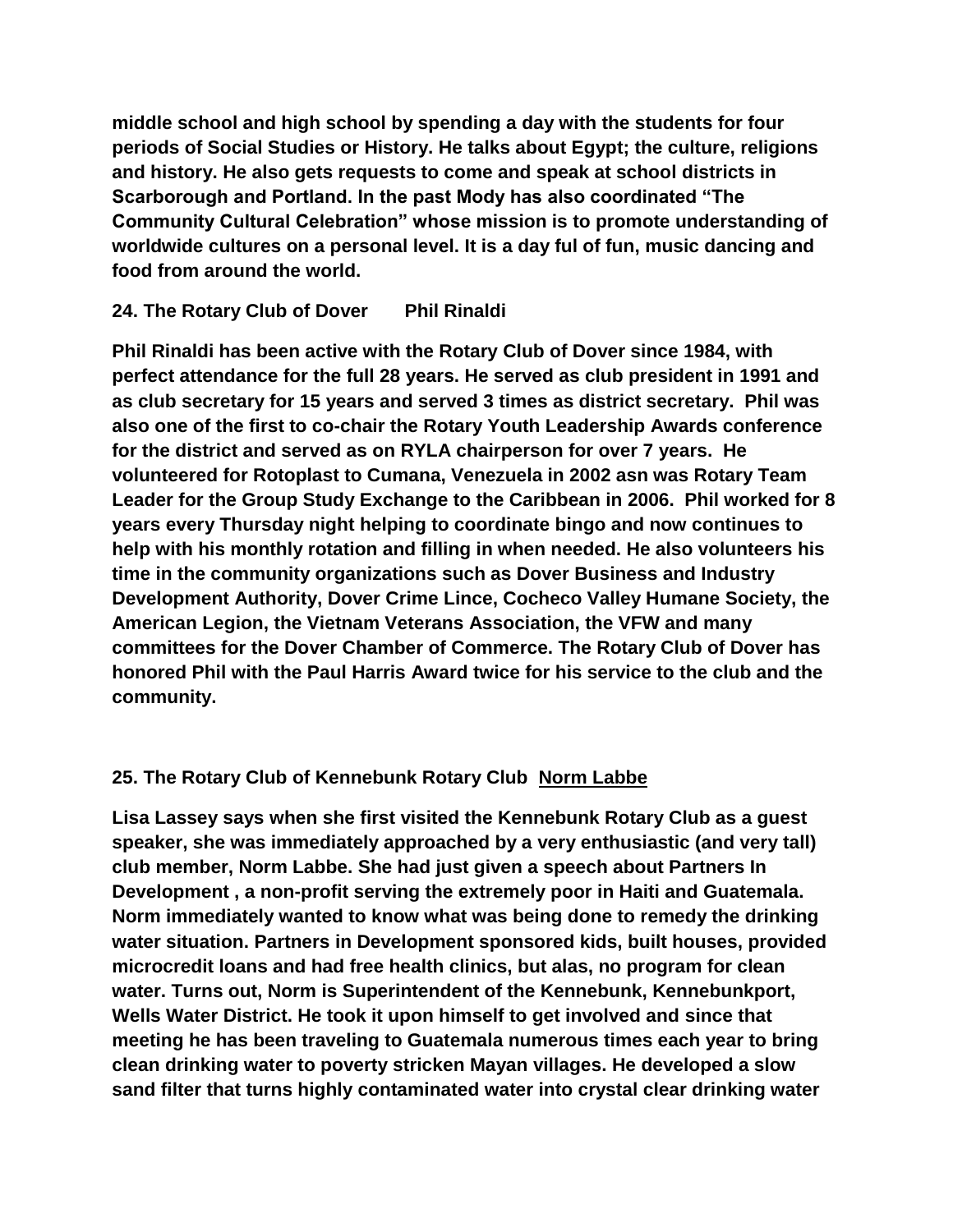**and then installed in numerous locations throughout the village. When Partners in Development first arrived in Guatemala, 75 to 95% of the people they serve were infected with parasites and water borne illnesses. For the families who have received water filters, thanks to Norm, that statistic has dropped to 30%. He also secured funding from Poland Springs for PID's new medical clinic. Not only does Norm pay for his own trips with Partners In Development and uses his own vacation time, he also has gone above and beyond his original mission. Although water was his passion, Norm continued to look for ways to help. Many parasites are contracted through contaminated soil in the villages. A simple solution, shoes. After working with the Kennebunk Rotary club to buy 1000 pairs of shoes from Marden's, Marden's then donated another 18,000 pairs. Norm secured a warehouse to store them and organized armies of Rotarians to pack them. Countless Saturdays were spent packing the shoes for their worldly journeys. Once PID had the shoes it needed, Norm then reached out and offered the remaining shoes to nonprofits around the globe. It is an honor to present president-elect Norm Labbe as an ambassador of peace.** 

### **26. The Rotary Club of Damariscotta-Newcastle Judy and Gary Speers**

**Judy Speers, a club member since March 2007, and Gary Speers a member since 2002, are true activists in world understanding and peace. Judy, a native of Tiskilwa, Illinois, taught in both Peoria and Bloomington, Illinois in Family and Consumer Sciences. She mentored many young people as a cheerleading coach, taking four teams to Germany on exchanges and at the Bloomington Area Vocational Center in Culinary Arts. She was a teacher for 34 years at the high school level.**

**Gary spent 34 years in Law Enforcement, much of it working with young people, including time as police-school liaison and as Police Service Division Commander.**

**Judy and Gary have long been supportive of and involved with international youth peace and friendship exchanges with other countries, including England, Germany, and Russia. They have served as foster parents for teens from Germany and Russia.**

**Locally, their major impact on world peace through youth activities has been with Friends Forever and Gary is a member of the Board of Directors. The Damariscotta-Newcastle club sponsors a group of youngsters every fall from Northern Ireland, Protestant and Catholic youth who live in the same area but have not known each other before coming to Maine. They learn trust and**